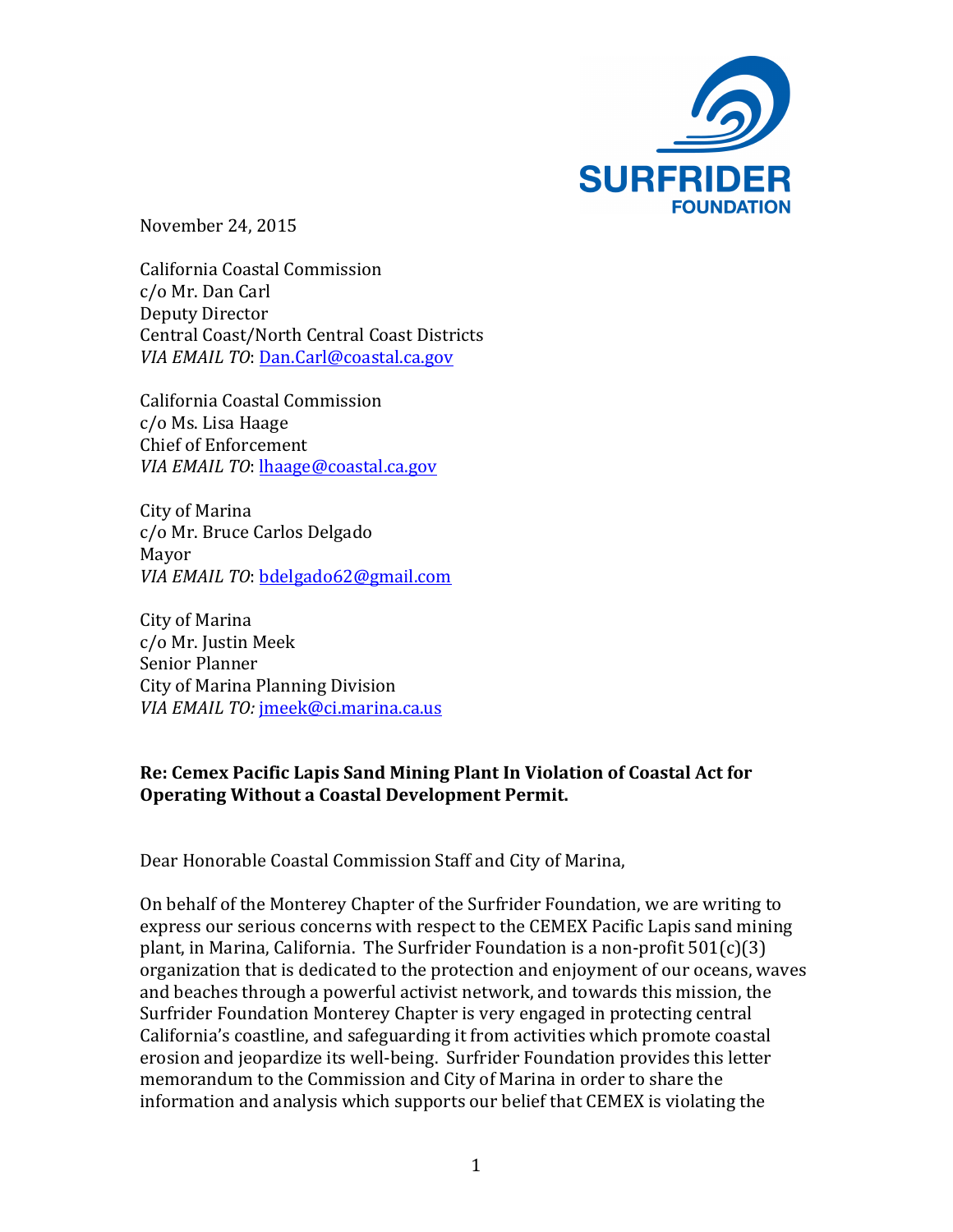

Coastal Act. We hope that this will assist the Commission with its investigation into the matter, $1$  and help to inform the City with respect to this matter and potential courses of action.

To Surfrider Foundation's knowledge, CEMEX has operated the Pacific Lapis sand mining plant since 2005, and the plant was previously operated by Pacific Concrete and Aggregates and Lone Star Industries between 1965 and 2005. As detailed below, to Surfrider's knowledge, present day operations involve mining approximately 200,000 cubic yards of sand a year (and perhaps more), from a selfmade pond on the beach, which is double the amount of sand initially mined prior to the Coastal Act.

## **CEMEX Activities Are Within the Coastal Zone**

 

The plant is located on and between Lapis Road and the Pacific Ocean in Marina, California, and sits squarely within the Coastal Zone. (Pub. Res. Code  $\S$ § 30103,  $30160(a)$ .) The plant's sand mining activities occur at this site, landward of the mean high tide line, as indicated in the photograph below. Therefore, this matter is within the Commission and City of Marina's jurisdiction. The City of Marina has a Local Coastal Program, certified by the Commission in 1982, and therefore generally has current CDP permitting authority.<sup>2</sup> However, pursuant to Coastal Act Section 30601, a CDP must also be obtained from the Commission for "[d]evelopments *between the sea and the first public road paralleling the sea or within* 300 feet of the inland extent of any beach or of the mean high tide line of the sea where there is no beach, whichever is the greater distance. (Pub. Res. Code  $\S 30601(1)$ (emphasis added).) Further, as explained in more detail below, both the City and the Commission have enforcement authority to abate CEMEX's unpermitted activities.

 $1$  To our knowledge, the Commission has been investigating CEMEX since 2009, and has previously anticipated completing the investigation and likely issuing a statement sindings, inclater 2013 or early 2014, based 30306 following raticles, investigated-state-examining-claims-that-cemex-in-marina-mining-more-thanpermitted, 

http://www.montereyherald.com/general-news/20130826/sand-plantinvestigated-state-examining-claims-that-cemex-in-marina-mining-more-thanpermitted. 

<sup>2</sup> *See* http://www.ci.marina.ca.us/documentcenter/view/5278.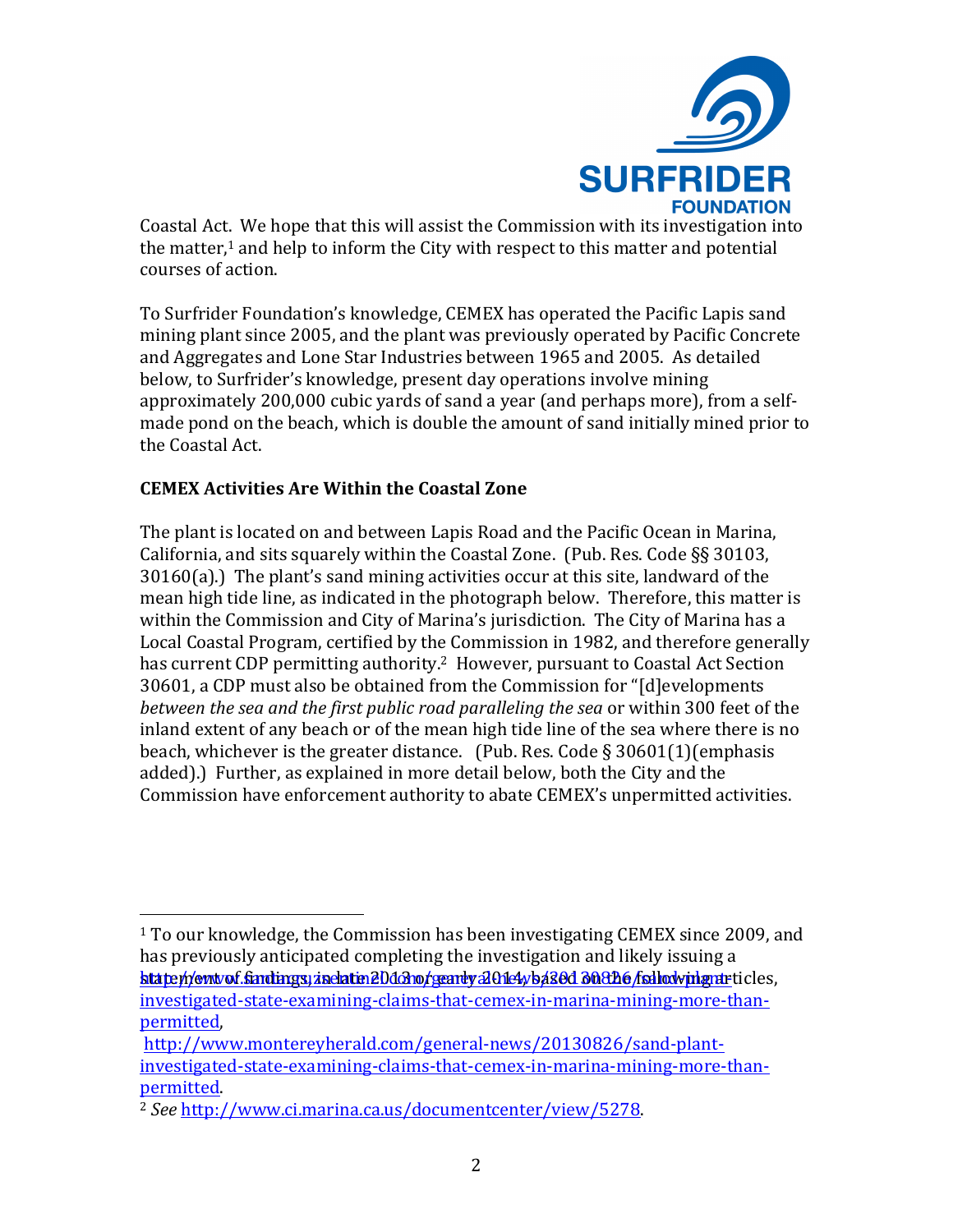



3

# **CEMEX Activities Constitute "Development"**

 

CEMEX's sand mining activities squarely fall within the definition of "development" requiring a Coastal Development Permit (CDP).

"Development" is defined to include "[...] *on land, in or under water*, the placement or erection of any solid material or structure; discharge or disposal of any dredged material or of any gaseous, liquid, solid, or thermal waste; *grading, removing,* dredging, mining, or extraction of any materials; *change* in the density or intensity of use of land [...], construction, reconstruction, demolition, or alteration of the size of any structure, including any facility of any private, public, or municipal utility  $[\ldots]$ ." (Pub. Res. Code § 30106.)

The operations of a company extracting sand falls within the literal definition of ′′development′′ in Pub. Res. Code § 30106 (removing, dredging, mining, or extraction of any materials on land or under water), thus requiring CDPs under Pub. Res. Code § 30600(a) for development in the coastal zone. (Monterey Sand Co. v. *California Coastal Comm.*, 191 Cal.App.3d 169, 176. ("*Monterey Sand Co."*))

<sup>&</sup>lt;sup>3</sup> Phillip Williams and Associates, 2008, Coastal Regional Sediment Management Plan for Southern Monterey Bay, Prepared for Association of Monterey Bay Area Governments, at 43; *available at* 

http://www.dbw.ca.gov/csmw/pdf/SMontereyBay\_CRSMP\_3Nov2008.pdf.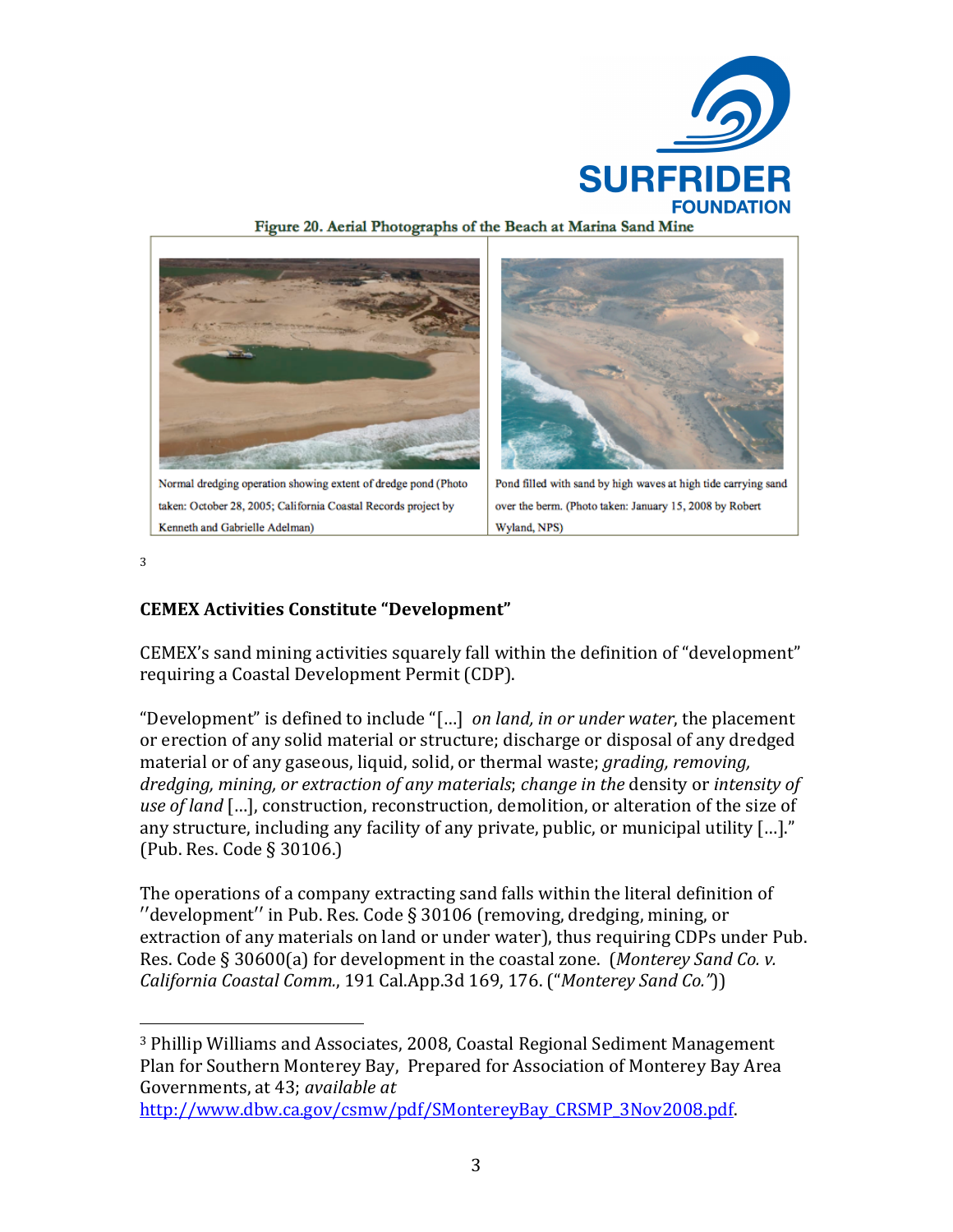

Since 2005, CEMEX has mined approximately 200,000 cubic yards of sand a year, from the beach site in Marina, and since at least between 1965 and 1970, CEMEX's predecessors mined approximately 68,000 to 98,000 cubic vards of sand a year from the same site. (Phillip Williams and Associates, 2008, Coastal Regional Sediment Management Plan for Southern Monterey Bay, Prepared for Association of Monterey Bay Area Governments, at 44, A-1, and A-2.) Thus, CEMEX and its predecessors are and have been engaging in "development" under the Coastal Act.

### **Neither CEMEX Nor Its Predecessor(s) Have Obtained a Required Vested Rights Determination from the Commission**

Given that the plant engaged in sand mining operations prior to the implementation of the 1976 Coastal Act, arguably it might have obtained vested rights to its sand mining operations, such that it would not be required to obtain a CDP for those activities. (Pub. Res. Code § 30608). However, operators are not merely grandfathered in automatically, but instead must apply for and obtain a vested rights determination from the Commission, pursuant to the Commission's regulations (See, e.g., 14 Cal. Code of Regs. §§ 13200-13204, 13207; *Billings v. California Coastal Com.* (1980) 103 Cal App 3d 729.) This process includes filing a claim of vested right, on a form acceptable to the Commission, and substantiating that claim in a proceeding before the Commission, where the claimant bears the burden of proof. (14 Cal. Code of Regs. §§ 13200 - 13202.) Commission action on a claim of vested right must be substantiated by findings of fact. (14 Cal. Code of Regs.  $§$  13205.)<sup>4</sup>

To our knowledge, neither CEMEX, nor its predecessors Pacific Concrete and Aggregates and Lone Star Industries, have ever filed a claim for or obtained a vested rights determination from the Commission. Therefore, CEMEX has no right grandfathered or not – to continue its sand mining operations at the Marina plant,

 

<sup>&</sup>lt;sup>4</sup> And note, case law holds that in view of the comprehensive scheme of the Coastal Act for protecting and preserving the natural and scenic resources of the coastal zone and insuring that any development which occurs within the zone will be consistent with that overall objective, any substantial doubts regarding the meaning and effect of Pub. Res. Code Section 30608 exempting persons having "vested rights" from the Act's CDP requirement, should be resolved *against* the person seeking exemption. (*Urban Renewal Agency v. California Coastal Zone Conservation Com.* (1975) 15 Cal. 3d 577.)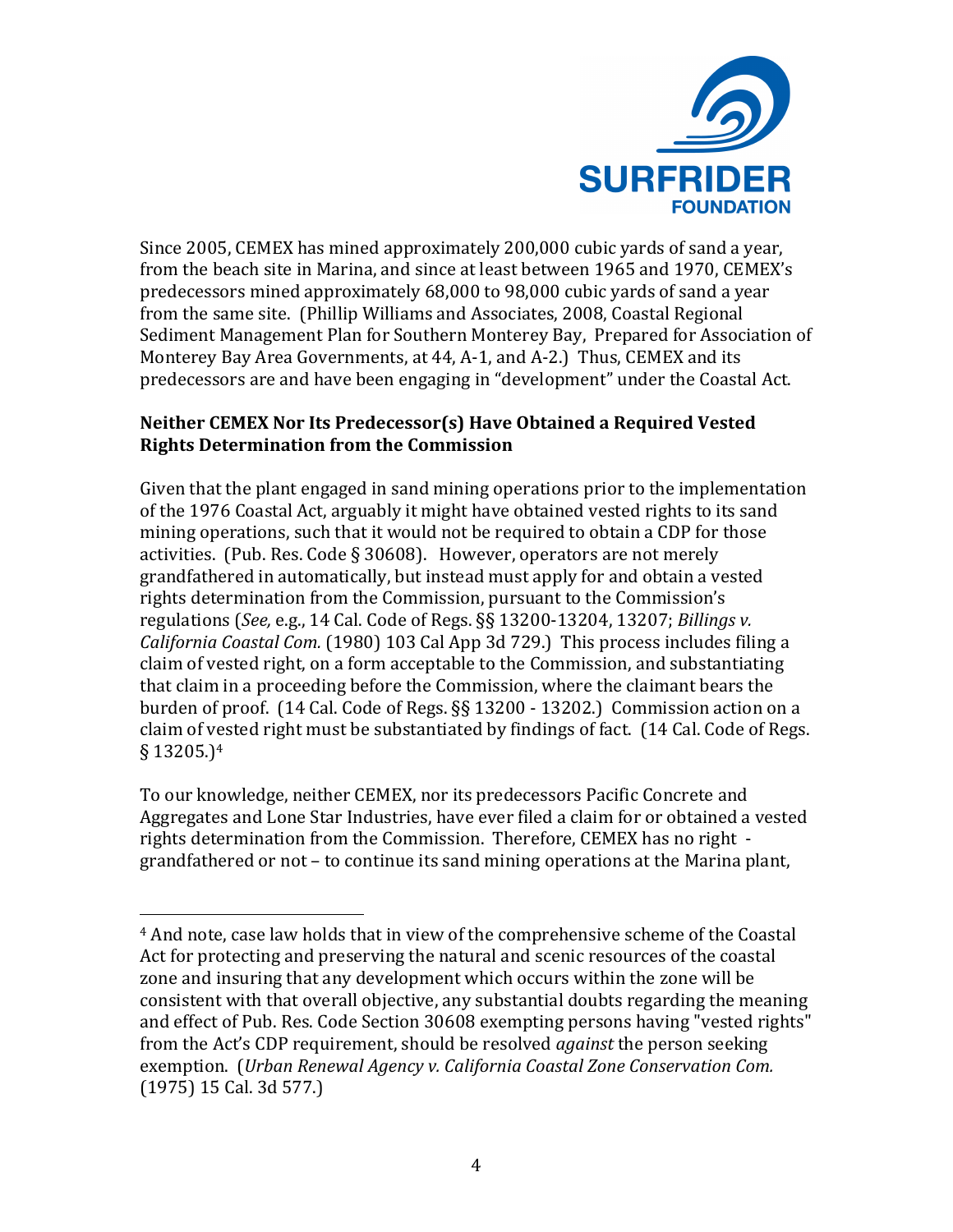

and is and has been violating the Coastal Act every day that it is mining sand without a CDP.

## **Even if CEMEX Had a Vested Rights Claim, Operations Have Undergone Substantial Expansion and Necessitate a Coastal Development Permit**

Further, even if CEMEX had vested rights to some sand mining operations, which it does not, a vested rights determination only affords a person the right to continue its operations within the same scope. "[N]o substantial change may be made in any such development" without receiving prior approval through a CDP. (Cal. Pub. Res.) Code § 30608; 14 Cal. Code. Regs. § 13207; see also Monterey Sand Co., at 176 (operations for which there are vested rights must be carried out "within the scope of the preexisting authorization for use of the coastal resource in question.")

Here, evidence greatly suggests that CEMEX and its predecessors' operations have undergone substantial change. When operations began, between 1965 and 1970, the plant was extracting sand at a rate of  $68,000$  to  $98,000$  cubic yards per year. (Philip Williams and Associates, at 44, A-1, and A-2.) Further, it appears from an October 16, 1969 memorandum, that on August 28, 1969 the State Lands Commission (SLC) had authorized a lease extension, which limited the maximum amount of sand extracted to only 80,000 cubic yards per year. (See Exhibit A, attached hereto, State Lands Division 1969 Memo).

The last reported value of 98,000 cubic vards, to the California State Lands Commission, was in 1970 and is conservatively used as the estimate for the amount dredged until the mid 1980s when the operation started using an improved larger dredge. It is assumed that the amount of sand extracted from the beach increased using the larger dredge, and that the mine further increased their extraction after other mines in the region closed in 1990, to meet consumer demand. (Phillip Williams and Associates, at  $44$  and  $A-1$ .)<sup>5</sup>

To Surfrider's knowledge, the total amount of sand sold annually between 1998 and 2008 (and presumably, today) from the plant was between 225,000 and 280,000 tons, or approximately 167,000- 207,000 cubic vards per year, based on an approximate density of  $1.35$  tons per cubic yard, as reported by Cemex. (Id., at pp. 44, and A-1.) Commonly reported estimates are that the plant currently mines approximately  $200,000$  cubic yards of sand a year. (Id., at A-2) In fact, the amount presently mined could be higher, as CEMEX stated publicly in 2006 that it was

<sup>5</sup> Available at

 

http://www.dbw.ca.gov/csmw/pdf/SMontereyBay\_CRSMP\_3Nov2008.pdf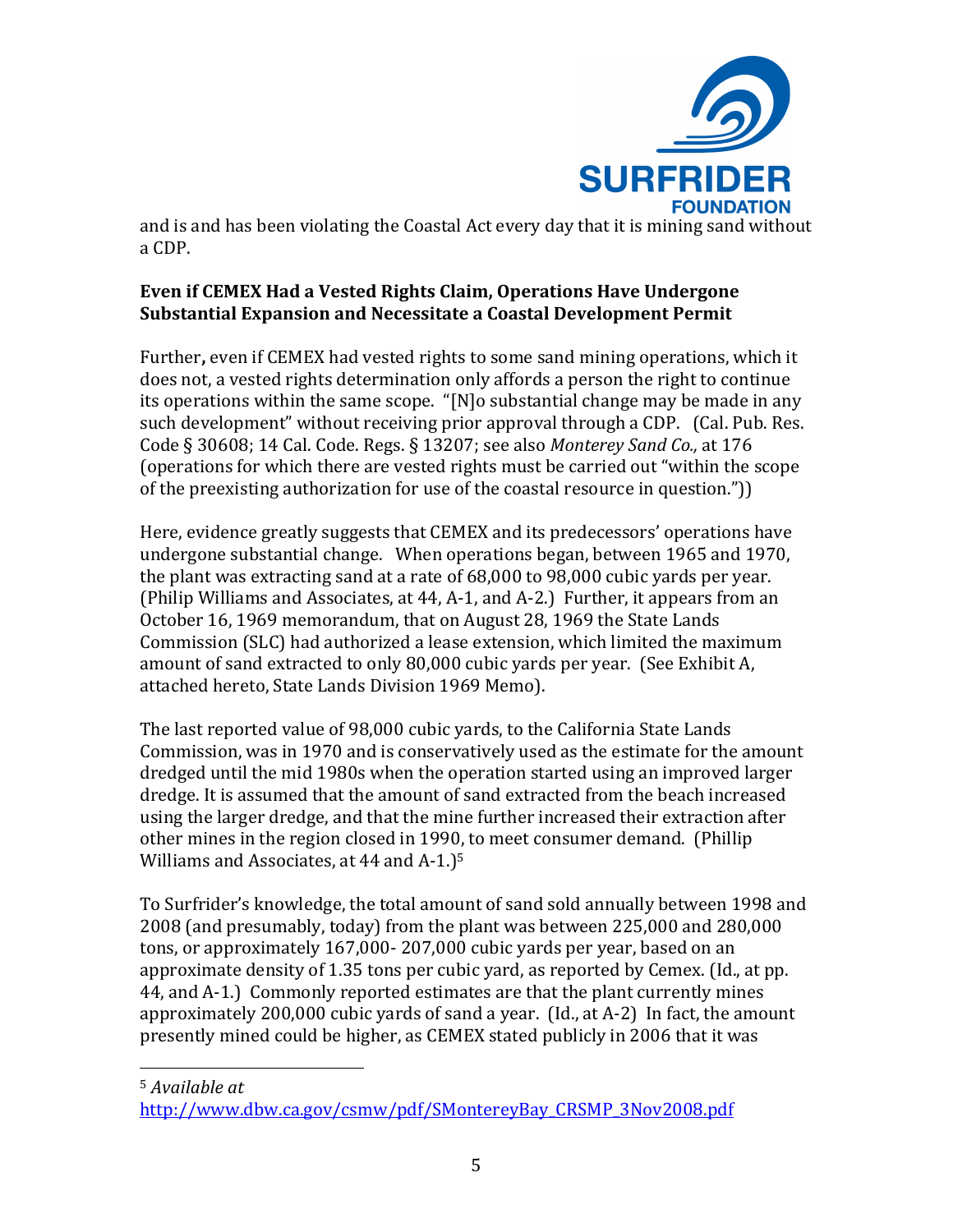

mining as much as 300,000 tons (or approximately 222,222 cu yards) of sand annually at that time. (See Exhibit B, attached hereto, 2006 email correspondence from CEMEX employee to Monterey County Weekly, at 2).

This substantially increased – more than *doubled* - rate is not within the scope of the plant's pre-1976 Coastal Act sand mining activities, but instead constitutes a substantial change which requires obtaining a CDP.

Further, there is no argument that this activity – either pre-Coastal Act or now – constitutes "repair or maintenance" exempt from the Coastal Act's CDP requirement (*See* Pub. Res. Code § 30610(d)(providing exemption for "repair or maintenance activities that do not result in an addition to, or enlargement or expansion of, the object of those repair or maintenance activities.")) Instead, sand is dredged and carried away from the property for sale, repairing and maintaining nothing, and instead is suspected to be a primary cause of beach and dune erosion in southern Monterey Bay. (*See*, e.g., Phillip Williams and Associates, at E-7 and 87-88, "As other mines closed, the ongoing operation at Marina increased its extraction to 200,000 yd3/year today. This is similar to the annual sand volume eroded from the dunes. Erosion rates at Marina increased after 1985, and are believed to be related to an increase in sand extraction at the Marina sand mine in the mid 1980s, 1990s, and 21st century.") Due to a persistent rise in sea level, changes in sand availability, and previous unsustainable public and private development practices, the southern Monterey Bay beaches and coastal dunes south of the Salinas River, in close proximity to the CEMEX plant, are eroding, on average, at the fastest rate in California (Hapke et al.,  $2006$ ). (Id., at 1.)

This is in contravention of Coastal Act policies, including Section 30253 ("New development shall [...] [a]ssure stability and structural integrity, and neither create nor contribute significantly to erosion, geologic instability, or destruction of the site or surrounding area [...]," and operations may even be prohibited by Section 30233, which limits the kinds of dredging and sediment movement projects which can be carried out in the coastal zone.

#### **Conclusion**

In conclusion, Surfrider Foundation believes that CEMEX and its predecessors' sand mining operations are likely violating the Coastal Act by undertaking development in the coastal zone without a CDP or a vested rights determination. Further, even if there had been a vested rights determination, CEMEX would not be exempt, since its operations vastly exceed the scope of its pre-Coastal Act sand mining activity. Further, the operations appear to conflict with Coastal Act policies, particularly